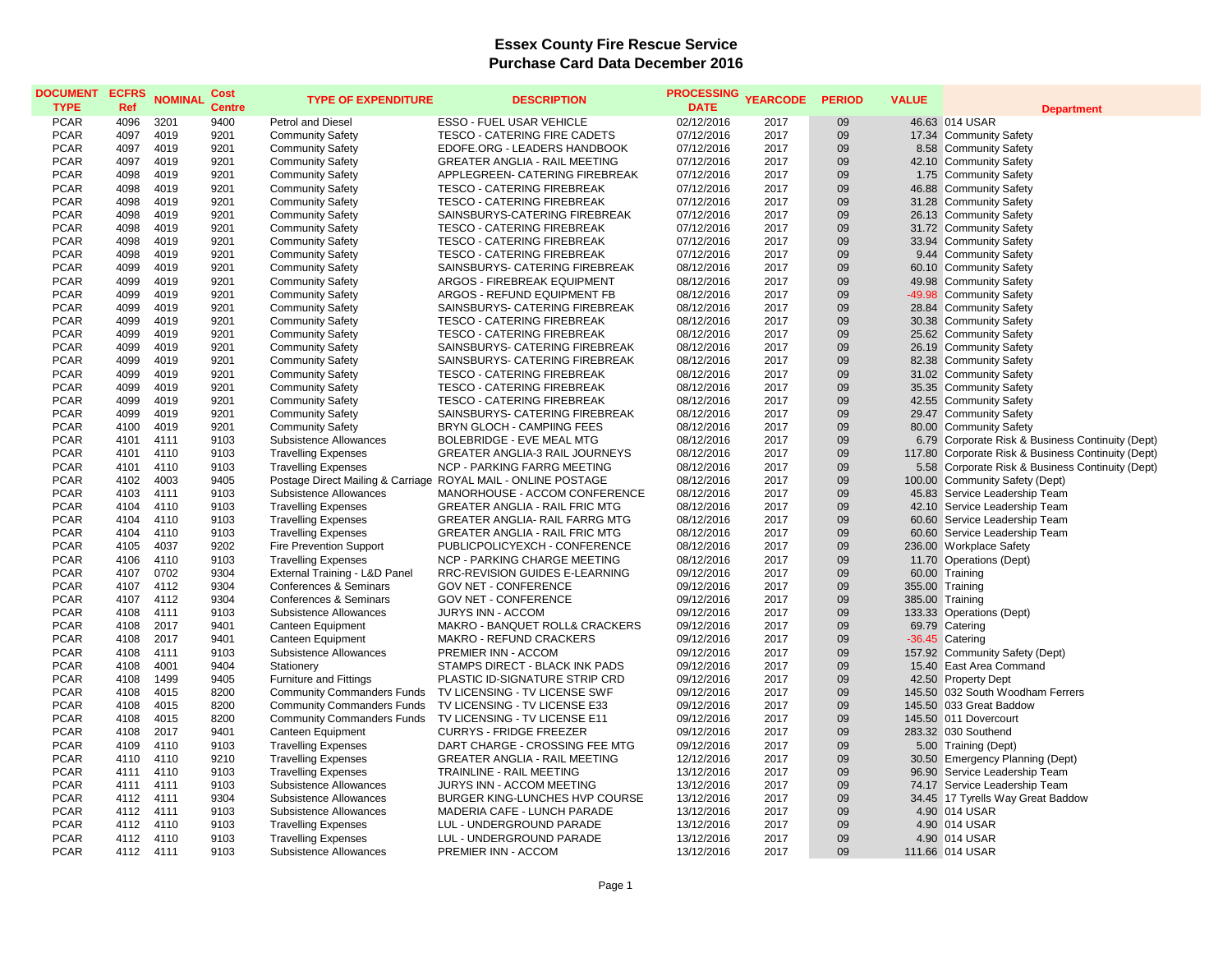| <b>DOCUMENT</b><br><b>TYPE</b> | <b>ECFRS</b><br>Ref | <b>NOMINAL</b> | Cost<br><b>Centre</b> | <b>TYPE OF EXPENDITURE</b>                        | <b>DESCRIPTION</b>                                                 | <b>PROCESSING</b><br><b>DATE</b> | <b>YEARCODE</b> | <b>PERIOD</b> | <b>VALUE</b> | <b>Department</b>                                       |
|--------------------------------|---------------------|----------------|-----------------------|---------------------------------------------------|--------------------------------------------------------------------|----------------------------------|-----------------|---------------|--------------|---------------------------------------------------------|
| <b>PCAR</b>                    | 4112                | 4111           | 9304                  | Subsistence Allowances                            | PREMIER INN - ACCOM COURSE                                         | 13/12/2016                       | 2017            | 09            |              | 752.40 014 USAR                                         |
| <b>PCAR</b>                    | 4113                | 0917           | 8100                  | <b>Emergency Feeding</b>                          | McDONALDS - EMERGENCY FEEDING                                      | 13/12/2016                       | 2017            | 09            |              | 57.12 Workplace Safety (Dept)                           |
| <b>PCAR</b>                    | 4113                | 4110           | 9103                  | <b>Travelling Expenses</b>                        | C2C - RAIL ATTEND LONDON COURT                                     | 13/12/2016                       | 2017            | 09            |              | 42.20 Workplace Safety (Dept)                           |
| <b>PCAR</b>                    | 4113                | 4110           | 9103                  | <b>Travelling Expenses</b>                        | <b>GREATER ANGLIA - RAIL COURT</b>                                 | 13/12/2016                       | 2017            | 09            |              | 30.10 Workplace Safety (Dept)                           |
| <b>PCAR</b>                    | 4113                | 4111           | 9103                  | Subsistence Allowances                            | PARK INN - EVE MEAL CONFERENCE                                     | 13/12/2016                       | 2017            | 09            |              | 12.08 Workplace Safety (Dept)                           |
| <b>PCAR</b>                    | 4113                | 4111           | 9103                  | Subsistence Allowances                            | PARK INN - ACCOM CONFERENCE                                        | 13/12/2016                       | 2017            | 09            |              | 71.25 Workplace Safety (Dept)                           |
| <b>PCAR</b>                    | 4113                | 4110           | 9103                  | <b>Travelling Expenses</b>                        | CITY CARDIFF-PARKING CONFERENC                                     | 13/12/2016                       | 2017            | 09            |              | 8.50 Workplace Safety (Dept)                            |
| <b>PCAR</b>                    | 4114                | 4111           | 9103                  | Subsistence Allowances                            | SUBWAY - DINNER X 2 4i PROJECT                                     | 13/12/2016                       | 2017            | 09            |              | 10.08 Control (Dept)                                    |
| <b>PCAR</b>                    | 4114                | 4111           | 9103                  | Subsistence Allowances                            | PREMIER INN - ACCOM X 3 BAPCO                                      | 13/12/2016                       | 2017            | 09            |              | 184.97 Control (Dept)                                   |
| <b>PCAR</b>                    | 4114                | 4111           | 9103                  | Subsistence Allowances                            | GREGGS - LUNCH X 3 BAPCO                                           | 13/12/2016                       | 2017            | 09            |              | 8.87 Control (Dept)                                     |
| <b>PCAR</b>                    | 4114                | 4111           | 9103                  | Subsistence Allowances                            | McDONALDS - DINNER X 3 BAPCO                                       | 13/12/2016                       | 2017            | 09            |              | 17.70 Control (Dept)                                    |
| <b>PCAR</b>                    | 4114                | 4111           | 9103                  | Subsistence Allowances                            | READING LAKE HTL-ACCOM&DINNER                                      | 13/12/2016                       | 2017            | 09            |              | 110.37 Control (Dept)                                   |
| <b>PCAR</b>                    | 4114                | 4111           | 9103                  | Subsistence Allowances                            | WELCOME BRK - LUNCH MEETING                                        | 13/12/2016                       | 2017            | 09            |              | 3.49 Control (Dept)                                     |
| <b>PCAR</b>                    | 4115                | 2902           | 9103                  | <b>Legal Expenses</b>                             | LAND REGISTRY-TFS LEGAL SEARCH                                     | 13/12/2016                       | 2017            | 09            |              | 6.00 Operations                                         |
| <b>PCAR</b>                    | 4115                | 4111           | 9103                  | Subsistence Allowances                            | HOLIDAY INN - ACCOM CONFERENCE                                     | 13/12/2016                       | 2017            | 09            |              | 121.92 Operations                                       |
| <b>PCAR</b>                    | 4115                | 2030           | 9103                  | <b>Operational Equipment Support</b>              | FPA - HERITAGE REFERENCE BOOK                                      | 13/12/2016                       | 2017            | 09            |              | 19.58 Operations                                        |
| <b>PCAR</b>                    | 4116                | 4111           | 9210                  | Subsistence Allowances                            | M&S - TEAMS LUNCH COURSE                                           | 13/12/2016                       | 2017            | 09            |              | 42.50 Emergency Planning (Dept)                         |
| <b>PCAR</b>                    | 4116                | 4111           | 9210                  | Subsistence Allowances                            | MORRISONS-SNACK & DRINK COURSE                                     | 13/12/2016                       | 2017            | 09            |              | 23.42 Emergency Planning (Dept)                         |
| <b>PCAR</b>                    | 4116                | 4110           | 9210                  | <b>Travelling Expenses</b>                        | <b>GREATER ANGLIA - RAIL DEBRIEF</b>                               | 13/12/2016                       | 2017            | 09            |              | 33.30 Emergency Planning (Dept)                         |
| <b>PCAR</b>                    | 4116                | 4001           | 9210                  | Stationery                                        | RYMAN - STORAGE BOXES                                              | 13/12/2016                       | 2017            | 09            |              | 35.97 Emergency Planning (Dept)                         |
| <b>PCAR</b>                    | 4116                | 4001           | 9210                  | Stationery                                        | AMAZON - 15LTR WATER CONTAINER                                     | 13/12/2016                       | 2017            | 09            |              | 9.99 Emergency Planning (Dept)                          |
| <b>PCAR</b>                    | 4116                | 4110           | 9210                  | <b>Travelling Expenses</b>                        | GREATER ANGLIA- RAIL DEFRA MTG                                     | 13/12/2016                       | 2017            | 09            |              | 29.60 Emergency Planning (Dept)                         |
| <b>PCAR</b>                    | 4116                | 2040           | 9210                  | <b>IT Maintenance and Contracts</b>               | MISCO - REPLACEMENT HDMI CABLE                                     | 13/12/2016                       | 2017            | 09            |              | 13.78 Emergency Planning (Dept)                         |
| <b>PCAR</b>                    | 4116                | 4130           | 9210                  | Hospitality & Entertaining                        | TESCO - TEA & COFFEE MEETING                                       | 13/12/2016                       | 2017            | 09            |              | 28.15 Emergency Planning (Dept)                         |
| <b>PCAR</b>                    | 4116                | 2040           | 9210                  | IT Maintenance and Contracts                      | AMAZON - BLACKBERRY PHONE CASE                                     | 13/12/2016                       | 2017            | 09            |              | 5.90 Emergency Planning (Dept)                          |
| <b>PCAR</b>                    | 4116                | 2040           | 9210                  | IT Maintenance and Contracts                      | AMAZON - SCREEN PROTECTORS                                         | 13/12/2016                       | 2017            | 09            |              | 7.58 Emergency Planning (Dept)                          |
| <b>PCAR</b>                    | 4117                | 0702           | 9210                  | External Training - L&D Panel                     | <b>B C TRAINING - BCI CERT EXAM</b>                                | 13/12/2016                       | 2017            | 09            |              | 405.00 Emergency Planning (Dept)                        |
| <b>PCAR</b>                    | 4117                | 4112           | 9210                  | Conferences & Seminars                            | PMGLTD - SEMINAR PLACE                                             | 13/12/2016                       | 2017            | 09            |              | 346.50 Emergency Planning (Dept)                        |
| <b>PCAR</b>                    | 4118                | 0702           | 9304                  | External Training - L&D Panel                     | CIPS - MEMBERSHIP RENEWAL                                          | 13/12/2016                       | 2017            | 09            |              | 132.60 Technical Services (Dept)                        |
| <b>PCAR</b>                    | 4118                | 4111           | 9103                  | Subsistence Allowances                            | CFOA - ACCOM PPE ANNUAL FORUM                                      | 13/12/2016                       | 2017            | 09            |              | 95.00 Technical Services (Dept)                         |
| <b>PCAR</b>                    | 4118                | 4111           | 9103                  | Subsistence Allowances                            | CFOA - ACCOM PPE ANNUAL FORUM                                      | 13/12/2016                       | 2017            | 09            |              | 245.00 Technical Services (Dept)                        |
| <b>PCAR</b>                    | 4119                | 4110           | 9103                  | <b>Travelling Expenses</b>                        | <b>TRAINLINE - RAIL MEETING</b>                                    | 13/12/2016                       | 2017            | 09            |              | 209.61 Service Leadership Team                          |
| <b>PCAR</b>                    | 4119                | 4110           | 9103                  | <b>Travelling Expenses</b>                        | CHELMSFORD CC - PARKING MTG                                        | 13/12/2016                       | 2017            | 09            |              | 2.30 Service Leadership Team                            |
| <b>PCAR</b>                    | 4119                | 4110           | 9103                  | <b>Travelling Expenses</b>                        | LUL-TRAIN PUBLIC SERVICE AWARD                                     | 13/12/2016                       | 2017            | 09            |              | 9.80 Service Leadership Team                            |
| <b>PCAR</b>                    | 4119                | 4110           | 9103                  | <b>Travelling Expenses</b>                        | TRAINLINE- TRAIN ATTEND AWARDS                                     | 13/12/2016                       | 2017            | 09            |              | 14.23 Service Leadership Team                           |
| <b>PCAR</b>                    | 4120                | 4019           | 9201                  | <b>Community Safety</b>                           | ASDA - CATERING FIREBREAK                                          | 19/12/2016                       | 2017            | 09            |              | 28.97 Community Safety                                  |
| <b>PCAR</b>                    | 4120                | 4019           | 9201                  | <b>Community Safety</b>                           | SAINSBURYS-CATERING FIREBREAK                                      | 19/12/2016                       | 2017            | 09            |              | 21.62 Community Safety                                  |
| <b>PCAR</b>                    | 4120                | 4019           | 9201                  | <b>Community Safety</b>                           | SAINSBURYS-CATERING FIREBREAK                                      | 19/12/2016                       | 2017            | 09            |              | 38.06 Community Safety                                  |
| <b>PCAR</b>                    | 4120                | 4019           | 9201                  | <b>Community Safety</b>                           | SAINSBURYS - SOCKS FIREBREAK                                       | 19/12/2016                       | 2017            | 09            |              | 6.00 Community Safety                                   |
| <b>PCAR</b>                    | 4120                | 4019           | 9201                  | <b>Community Safety</b>                           | SAINSBURYS-CATERING FIREBREAK                                      | 19/12/2016                       | 2017            | 09            |              | 67.29 Community Safety                                  |
| <b>PCAR</b>                    | 4120                | 4019           | 9201                  | <b>Community Safety</b>                           | SAINSBURYS-CATERING FIREBREAK                                      | 19/12/2016                       | 2017            | 09            |              | 19.93 Community Safety                                  |
| <b>PCAR</b>                    | 4120                | 4019           | 9201                  | <b>Community Safety</b>                           | SAINSBURYS-CATERING FIREBREAK                                      | 19/12/2016                       | 2017            | 09            |              | 35.38 Community Safety                                  |
| <b>PCAR</b>                    | 4120                | 4019           | 9201                  | <b>Community Safety</b>                           | SAINSBURYS-CATERING FIREBREAK                                      | 19/12/2016                       | 2017            | 09            |              | 8.57 Community Safety                                   |
| <b>PCAR</b>                    | 4120                | 4019           | 9201                  | <b>Community Safety</b>                           | SAINSBURYS-CATERING FIREBREAK                                      | 19/12/2016                       | 2017            | 09            |              | 47.38 Community Safety                                  |
| <b>PCAR</b>                    | 4120                | 4019           | 9201                  | <b>Community Safety</b>                           | SAINSBURYS-CATERING FIREBREAK                                      | 19/12/2016                       | 2017            | 09            |              | 102.63 Community Safety                                 |
| <b>PCAR</b>                    | 4120                | 4019           | 9201                  | <b>Community Safety</b>                           | ASDA - CATERING FIREBREAK                                          | 19/12/2016                       | 2017            | 09            |              | 49.27 Community Safety                                  |
| <b>PCAR</b><br><b>PCAR</b>     | 4120                | 4019<br>4019   | 9201<br>9201          | <b>Community Safety</b>                           | ASDA - CATERING FIREBREAK                                          | 19/12/2016                       | 2017            | 09<br>09      |              | 43.11 Community Safety                                  |
| <b>PCAR</b>                    | 4120                | 4019           | 9201                  | <b>Community Safety</b>                           | ASDA - CATERING FIREBREAK<br>ASDA - CATERING FIREBREAK             | 19/12/2016                       | 2017<br>2017    | 09            |              | 42.95 Community Safety                                  |
|                                | 4120                |                |                       | <b>Community Safety</b>                           |                                                                    | 19/12/2016                       |                 |               |              | 8.85 Community Safety                                   |
| <b>PCAR</b><br><b>PCAR</b>     | 4121<br>4122        | 4111<br>3320   | 9304<br>9400          | Subsistence Allowances                            | PREMIER INN - ACCOM COURSE<br>FEDEX - TYRE TRACTION AID            | 19/12/2016                       | 2017            | 09<br>09      |              | 57.49 014 USAR                                          |
|                                |                     |                | 9404                  | Purchase of Machinery & Plant                     |                                                                    | 19/12/2016                       | 2017<br>2017    | 09            |              | 351.43 Workshops Management (Dept)                      |
| <b>PCAR</b>                    | 4122                | 4001<br>4111   |                       | Stationery                                        | TURNKEY - THERMALL PAPER ROLLS<br><b>M&amp;S FOOD FOR EXERCISE</b> | 19/12/2016                       |                 |               |              | 56.95 Workshops Management (Dept)                       |
| <b>PCAR</b><br><b>PCAR</b>     | 4123<br>4124        | 4019           | 9103<br>9201          | Subsistence Allowances<br><b>Community Safety</b> | PAYPAL - OVEN CLEANING SERVICE                                     | 19/12/2016<br>19/12/2016         | 2017<br>2017    | 09<br>09      |              | 15.99 Community Safety (Dept)<br>45.00 Community Safety |
| <b>PCAR</b>                    | 4124                | 4019           | 9201                  | <b>Community Safety</b>                           | PAYPAL - OVEN CLEANING SERVICE                                     | 19/12/2016                       | 2017            | 09            |              | 70.00 Community Safety                                  |
| <b>PCAR</b>                    | 4124                | 4019           | 9201                  | <b>Community Safety</b>                           | PAYPAL - OVEN CLEANING SERVICE                                     | 19/12/2016                       | 2017            | 09            |              |                                                         |
|                                |                     |                |                       |                                                   |                                                                    |                                  |                 |               |              | 70.00 Community Safety                                  |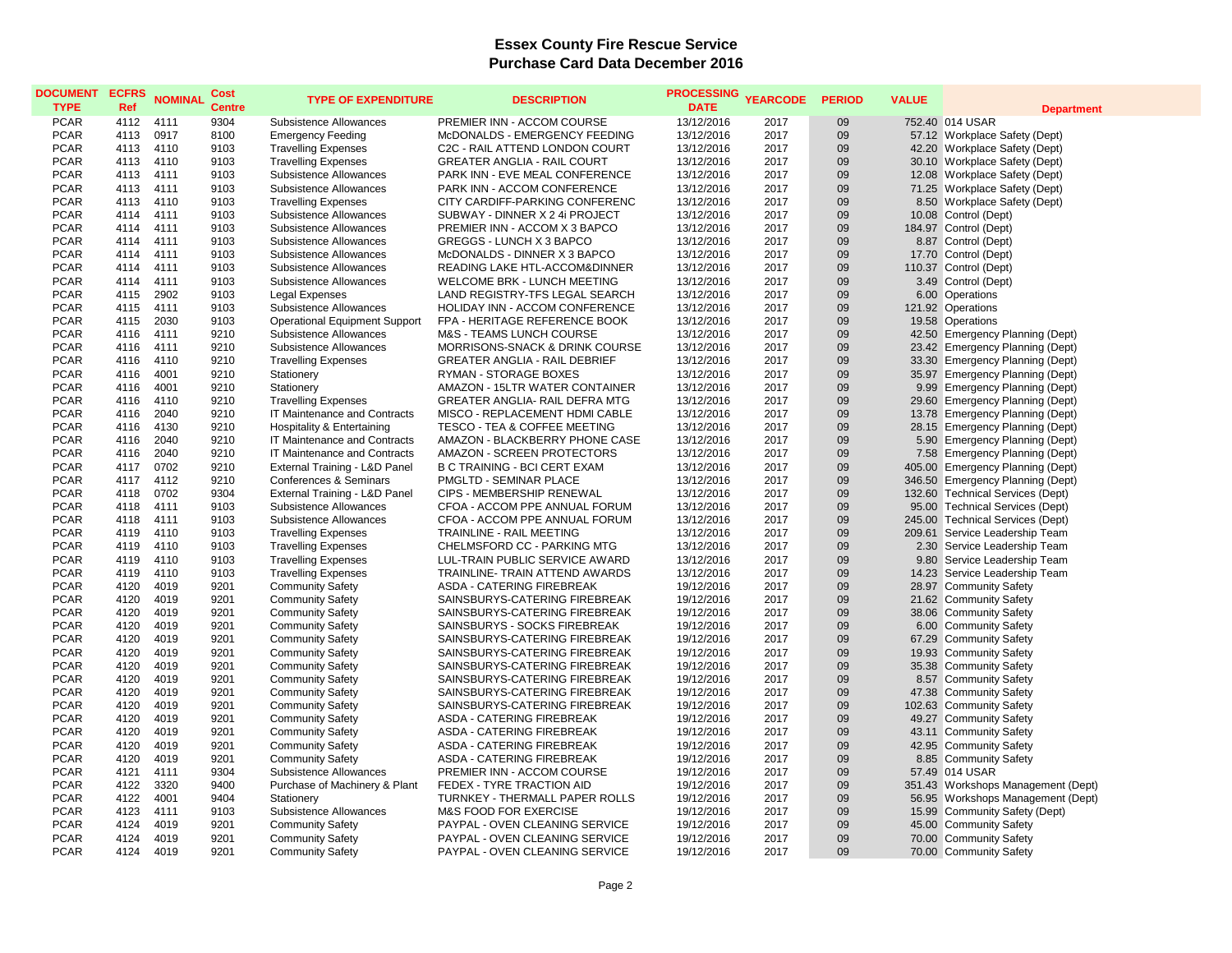| <b>DOCUMENT</b><br><b>TYPE</b> | <b>ECFRS</b><br>Ref | <b>NOMINAL</b> | Cost<br><b>Centre</b> | <b>TYPE OF EXPENDITURE</b>        | <b>DESCRIPTION</b>                                            | <b>PROCESSING</b><br><b>DATE</b> | <b>YEARCODE</b> | <b>PERIOD</b> | <b>VALUE</b> | <b>Department</b>                       |
|--------------------------------|---------------------|----------------|-----------------------|-----------------------------------|---------------------------------------------------------------|----------------------------------|-----------------|---------------|--------------|-----------------------------------------|
| <b>PCAR</b>                    | 4124                | 4019           | 9201                  | <b>Community Safety</b>           | PAYPAL - OVEN CLEANING SERVICE                                | 19/12/2016                       | 2017            | 09            |              | 55.00 Community Safety                  |
| <b>PCAR</b>                    | 4124                | 4019           | 9201                  | <b>Community Safety</b>           | PAYPAL - OVEN CLEANING SERVICE                                | 19/12/2016                       | 2017            | 09            |              | 55.00 Community Safety                  |
| <b>PCAR</b>                    | 4124                | 4019           | 9201                  | <b>Community Safety</b>           | PAYPAL - OVEN CLEANING SERVICE                                | 19/12/2016                       | 2017            | 09            |              | 45.00 Community Safety                  |
| <b>PCAR</b>                    | 4124                | 4019           | 9201                  | <b>Community Safety</b>           | PAYPAL - OVEN CLEANING SERVICE                                | 19/12/2016                       | 2017            | 09            |              | 45.00 Community Safety                  |
| <b>PCAR</b>                    | 4124                | 4019           | 9201                  | <b>Community Safety</b>           | PAYPAL - OVEN CLEANING SERVICE                                | 19/12/2016                       | 2017            | 09            |              | 55.00 Community Safety                  |
| <b>PCAR</b>                    | 4124                | 4019           | 9201                  | <b>Community Safety</b>           | PAYPAL - OVEN CLEANING SERVICE                                | 19/12/2016                       | 2017            | 09            |              | 45.00 Community Safety                  |
| <b>PCAR</b>                    | 4124                | 4019           | 9201                  | <b>Community Safety</b>           | AMAZON - CHRISTMAS TREE                                       | 19/12/2016                       | 2017            | 09            |              | 12.00 Community Safety (Dept)           |
| <b>PCAR</b>                    | 4124                | 4019           | 9201                  | <b>Community Safety</b>           | PAYPAL - OVEN CLEANING SERVICE                                | 19/12/2016                       | 2017            | 09            |              | 45.00 Community Safety                  |
| <b>PCAR</b>                    | 4124                | 4019           | 9201                  | <b>Community Safety</b>           | PAYPAL - OVEN CLEANING SERVICE                                | 19/12/2016                       | 2017            | 09            |              | 60.00 Community Safety                  |
| <b>PCAR</b>                    | 4124                | 4019           | 9201                  | <b>Community Safety</b>           | PAYPAL - OVEN CLEANING SERVICE                                | 19/12/2016                       | 2017            | 09            |              | 70.00 Community Safety                  |
| <b>PCAR</b>                    | 4124                | 4019           | 9201                  | <b>Community Safety</b>           | PAYPAL - OVEN CLEANING SERVICE                                | 19/12/2016                       | 2017            | 09            |              | 55.00 Community Safety                  |
| <b>PCAR</b>                    | 4124                | 4019           | 9201                  | <b>Community Safety</b>           | PAYPAL - OVEN CLEANING SERVICE                                | 19/12/2016                       | 2017            | 09            |              | 70.00 Community Safety                  |
| <b>PCAR</b>                    | 4124                | 4019           | 9201                  | <b>Community Safety</b>           | PAYPAL - OVEN CLEANING SERVICE                                | 19/12/2016                       | 2017            | 09            |              | 50.00 Community Safety                  |
| <b>PCAR</b>                    | 4124                | 4019           | 9201                  | <b>Community Safety</b>           | PAYPAL - OVEN CLEANING SERVICE                                | 19/12/2016                       | 2017            | 09            |              | 45.00 Community Safety                  |
| <b>PCAR</b>                    | 4124                | 4019           | 9201                  | <b>Community Safety</b>           | PAYPAL - OVEN CLEANING SERVICE                                | 19/12/2016                       | 2017            | 09            |              | 45.00 Community Safety                  |
| <b>PCAR</b>                    | 4124                | 4019           | 9201                  | <b>Community Safety</b>           | PAYPAL - OVEN CLEANING SERVICE                                | 19/12/2016                       | 2017            | 09            |              | 60.00 Community Safety                  |
| <b>PCAR</b>                    | 4124                | 4019           | 9201                  | <b>Community Safety</b>           | PAYPAL - OVEN CLEANING SERVICE                                | 19/12/2016                       | 2017            | 09            |              | 55.00 Community Safety                  |
| <b>PCAR</b>                    | 4124                | 4019           | 9201                  | <b>Community Safety</b>           | PAYPAL - OVEN CLEANING SERVICE                                | 19/12/2016                       | 2017            | 09            |              | 70.00 Community Safety                  |
| <b>PCAR</b>                    | 4124                | 4019           | 9201                  | <b>Community Safety</b>           | PAYPAL - OVEN CLEANING SERVICE                                | 19/12/2016                       | 2017            | 09            |              | 55.00 Community Safety                  |
| <b>PCAR</b>                    | 4124                | 4019           | 9201                  | <b>Community Safety</b>           | PAYPAL - OVEN CLEANING SERVICE                                | 19/12/2016                       | 2017            | 09            |              | 55.00 Community Safety                  |
| <b>PCAR</b>                    | 4124                | 4019           | 9201                  | <b>Community Safety</b>           | PAYPAL - OVEN CLEANING SERVICE                                | 19/12/2016                       | 2017            | 09            |              | 45.00 Community Safety                  |
| <b>PCAR</b>                    | 4124                | 4003           | 9405                  |                                   | Postage Direct Mailing & Carriage ROYAL MAIL - ONLINE POSTAGE | 19/12/2016                       | 2017            | 09            |              | 258.00 Community Safety (Dept)          |
| <b>PCAR</b>                    | 4125                | 4112           | 9304                  | <b>Conferences &amp; Seminars</b> | PMGLTD - BLUE LIGHT CONFERENCE                                | 20/12/2016                       | 2017            | 09            |              | 346.50 Service Leadership Team          |
| <b>PCAR</b>                    | 4126                | 4111           | 9304                  | Subsistence Allowances            | AKBAR RESTAURANT- FOOD SEMINAR                                | 20/12/2016                       | 2017            | 09            |              | 55.95 West Area Command                 |
| <b>PCAR</b>                    | 4126                | 4111           | 9304                  | Subsistence Allowances            | <b>BURGER KING - FOOD SEMINAR</b>                             | 20/12/2016                       | 2017            | 09            |              | 20.12 West Area Command                 |
| <b>PCAR</b>                    | 4127                | 3404           | 9420                  | Vehicle Spares                    | AMAZON - 3 VEHICLE COVERS                                     | 20/12/2016                       | 2017            | 09            |              | 62.64 Workshops Management (Dept)       |
| <b>PCAR</b>                    | 4128                | 4019           | 9201                  | <b>Community Safety</b>           | PAYPAL - MUSEUM ASS CONFERENCE                                | 21/12/2016                       | 2017            | 09            |              | 125.00 Community Safety                 |
| <b>PCAR</b>                    | 4129                | 6899           | 9053                  | Miscellaneous Expenses            | HG GLADWELL-DOG FOOD & SUPPLYS                                | 21/12/2016                       | 2017            | 09            |              | 73.30 014 USAR                          |
| <b>PCAR</b>                    | 4129                | 6899           | 9053                  | Miscellaneous Expenses            | CABELAS.COM - WIND DIRECT IND                                 | 21/12/2016                       | 2017            | 09            |              | 33.23 014 USAR                          |
| <b>PCAR</b>                    | 4130                | 4111           | 9103                  | Subsistence Allowances            | SAINSBURYS - LUNCH CCTV MTG                                   | 21/12/2016                       | 2017            | 09            |              | 4.25 Workshops Management (Dept)        |
| <b>PCAR</b>                    | 4131                | 4019           | 9201                  | <b>Community Safety</b>           | DVLA - FIREBIKE VEHICLE TAX                                   | 21/12/2016                       | 2017            | 09            |              | 84.50 Community Safety                  |
| <b>PCAR</b>                    | 4131                | 4019           | 9201                  | <b>Community Safety</b>           | MAYFLOWER CHINESE - EVE MEAL                                  | 21/12/2016                       | 2017            | 09            |              | 49.00 Community Safety                  |
| <b>PCAR</b>                    | 4131                | 4019           | 9201                  | <b>Community Safety</b>           | MARRIOTT - ACCOM CONFERENCE                                   | 21/12/2016                       | 2017            | 09            |              | 240.00 Community Safety                 |
| <b>PCAR</b>                    | 4131                | 4019           | 9201                  | <b>Community Safety</b>           | MARRIOTT - PARKING CONFERENCE                                 | 21/12/2016                       | 2017            | 09            |              | 28.33 Community Safety                  |
| <b>PCAR</b>                    | 4131                | 4019           | 9201                  | <b>Community Safety</b>           | CHELMSFORD CC - PARKING MTG                                   | 21/12/2016                       | 2017            | 09            |              | 1.92 Community Safety                   |
| <b>PCAR</b>                    | 4131                | 4019           | 9201                  | <b>Community Safety</b>           | CHELMSFORD CC - PARKING MTG                                   | 21/12/2016                       | 2017            | 09            |              | 1.92 Community Safety                   |
| <b>PCAR</b>                    | 4131                | 4019           | 9201                  | <b>Community Safety</b>           | CHELMSFORD CC - PARKING MTG                                   | 21/12/2016                       | 2017            | 09            |              | 3.00 Community Safety                   |
| <b>PCAR</b>                    | 4131                | 4019           | 9201                  | <b>Community Safety</b>           | WITHAM HAND CAR WASH- FIRE CAR                                | 21/12/2016                       | 2017            | 09            |              | 60.00 Community Safety                  |
| <b>PCAR</b>                    | 4132                | 2040           | 9505                  | IT Maintenance and Contracts      | <b>EGRESS - SOFTWARE LICENCE</b>                              | 21/12/2016                       | 2017            | 09            |              | 650.00 ICT Consumables Software         |
| <b>PCAR</b>                    | 4132                | 4005           | 9505                  | <b>IT Consumables</b>             | ALLCAM - WALL MOUNT BRACKETS                                  | 21/12/2016                       | 2017            | 09            |              | 13.29 Operations - Consumables Hardware |
| <b>PCAR</b>                    | 4132                | 4005           | 9505                  | <b>IT Consumables</b>             | <b>DHL - DISBURSEMENT</b>                                     | 21/12/2016                       | 2017            | 09            |              | 11.00 ICT - Consumables - Others        |
| <b>PCAR</b>                    | 4133                | 4110           | 9103                  | <b>Travelling Expenses</b>        | GREATER ANGLIA-RAIL CONFERENCE                                | 21/12/2016                       | 2017            | 09            |              | 25.80 ICT (Dept)                        |
| <b>PCAR</b>                    | 4134                | 4111           | 9103                  | Subsistence Allowances            | BEST WESTERN - ACCOM                                          | 21/12/2016                       | 2017            | 09            |              | 58.33 Service Leadership Team           |
| <b>PCAR</b>                    | 4134                | 4111           | 9103                  | Subsistence Allowances            | THE LION INN - ACCOM                                          | 21/12/2016                       | 2017            | 09            |              | 75.00 Service Leadership Team           |
| <b>PCAR</b>                    | 4135                | 4005           | 9505                  | <b>IT Consumables</b>             | AMAZON - PHONE CASES                                          | 23/12/2016                       | 2017            | 09            |              | 12.46 ICT - Consumables Hardware        |
| <b>PCAR</b>                    | 4135                | 4112           | 9304                  | Conferences & Seminars            | JURYS INN - ACCOM SEMINAR                                     | 23/12/2016                       | 2017            | 09            |              | 66.67 ICT - Consumables Hardware        |
| <b>PCAR</b>                    | 4135                | 2510           | 9505                  | <b>IT Communications</b>          | J2 EFAX - EFA SUBSCRIPTION                                    | 23/12/2016                       | 2017            | 09            |              | 15.00 ICT - Communications Voice        |
| <b>PCAR</b>                    | 4135                | 2040           | 9505                  | IT Maintenance and Contracts      | NAVORI - SOFTWARE RENEWAL                                     | 23/12/2016                       | 2017            | 09            |              | 1,366.82 ICT - IT Dept Software Maint   |
| <b>PCAR</b>                    | 4136                | 6899           | 9053                  | Miscellaneous Expenses            | MARKSTEY PET - DOG FOOD                                       | 23/12/2016                       | 2017            | 09            |              | 77.30 014 USAR                          |
| <b>PCAR</b>                    | 4136                | 6899           | 9053                  | Miscellaneous Expenses            | SAINSBURYS - TRAINING TOYS                                    | 23/12/2016                       | 2017            | 09            |              | 5.83 014 USAR                           |
| <b>PCAR</b>                    | 4136                | 6899           | 9053                  | Miscellaneous Expenses            | MARKSTEY PET - DOG FOOD                                       | 23/12/2016                       | 2017            | 09            |              | 68.57 014 USAR                          |
| <b>PCAR</b>                    | 4136                | 4111           | 9103                  | Subsistence Allowances            | ED'S EASY DINER - EVE MEAL                                    | 23/12/2016                       | 2017            | 09            |              | 11.49 014 USAR                          |
| <b>PCAR</b>                    | 4136                | 4111           | 9103                  | Subsistence Allowances            | SHELL - COFFEE                                                | 23/12/2016                       | 2017            | 09            |              | 2.42 014 USAR                           |
| <b>PCAR</b><br><b>PCAR</b>     | 4137                | 4111<br>4111   | 9304<br>9103          | Subsistence Allowances            | TRAVELODGE - ACCOM COURSE<br>PREMIER INN - ACCOM TRAINING     | 23/12/2016                       | 2017            | 09<br>09      |              | 80.00 014 USAR                          |
|                                | 4138                |                |                       | Subsistence Allowances            |                                                               | 23/12/2016                       | 2017            |               |              | 189.98 Training (Dept)                  |
| <b>PCAR</b>                    | 4138                | 1050           | 9405                  | <b>Building Maintenance</b>       | CIPFA - CIPFA HANDBOOK                                        | 23/12/2016                       | 2017            | 09            |              | 350.00 Property Services                |